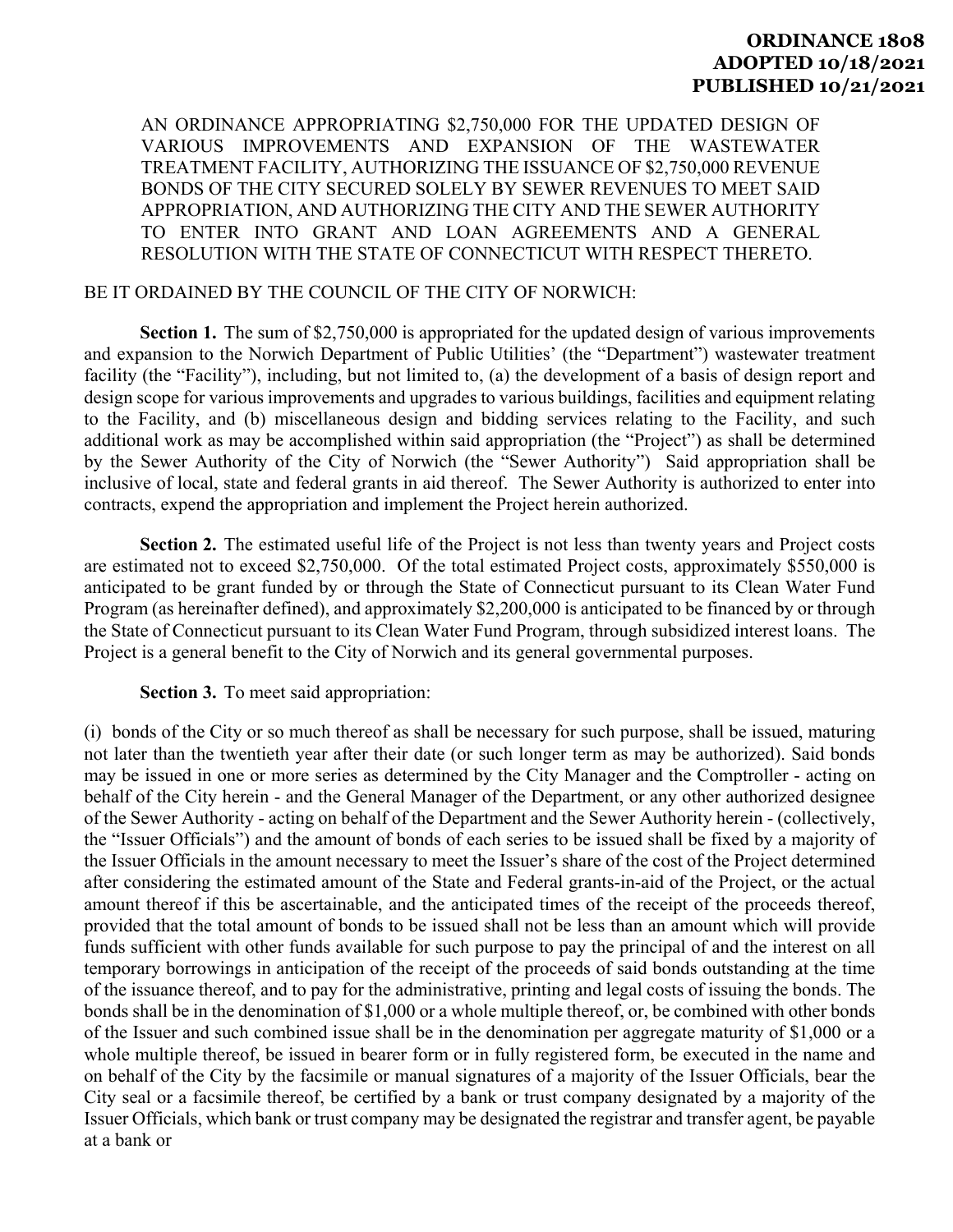trust company designated by a majority of the Issuer Officials and be approved as to their legality by Bond Counsel. They shall bear such rate or rates of interest as shall be determined by a majority of the Issuer Officials. The issuance of such bonds in one or more series, the aggregate principal amount of bonds to be issued, the annual installments of principal, redemption provisions, if any, the date, time of issue and sale and other terms, details and particulars of such bonds shall be determined by a majority of the Issuer Officials, in accordance with the General Resolution. In the case of Parity Indebtedness as defined in the General Resolution between the City of Norwich and the Sewer Authority (as hereinafter defined as the "General Resolution"), a majority of the Issuer Officials, shall also determine the revenues and property to be pledged for payment of such Parity Indebtedness; or

(ii) temporary notes of the City may be issued in one or more series pursuant to Sections 7-264 and 7-264a of the General Statutes of Connecticut, as amended. The amount of such notes to be issued, if any, shall be determined by a majority of the Issuer Officials, and they are hereby authorized to determine the date, maturity, interest rate, form and other details and particulars of such notes, and to sell, execute and deliver the same; or

(iii)sewer assessment notes of the City may be issued in one or more series pursuant to Section 7-269a of the General Statutes of Connecticut, as amended. The amount of such notes to be issued, if any, shall be determined by a majority of the Issuer Officials, and they are hereby authorized to determine the date, maturity, interest rate, form and other details and particulars of such notes, and to sell, execute and deliver the same; or

(iv) interim funding obligations and project loan obligations or any other obligations of the City (hereinafter "Clean Water Fund Obligations") evidencing an obligation to repay any portion of the costs of the Project determined by the State of Connecticut Department of Energy and Environmental Protection, Public Health or other department as applicable to be eligible for funding under Section 22a-475 et seq. of the Connecticut General Statutes, as the same may be amended from time to time (the "Clean Water Fund Program"). The General Manager of the Department, or any other authorized designee of the Sewer Authority, is authorized in the name and on behalf of the City and the Sewer Authority to apply for and accept any and all Federal and State loans and/or grants-in-aid of the Project and is further authorized to expend said funds in accordance with the terms hereof and in connection therewith to contract in the name of the Department with engineers, contractors and others. The City may issue Clean Water Fund Obligations in one or more series and in such denominations as a majority of the Issuer Officials shall determine, provided that the total of all such Clean Water Fund Obligations, bonds and notes issued and appropriation expended pursuant to this ordinance shall not exceed \$2,750,000. A majority of the Issuer Officials are hereby authorized to determine the amount, date, maturity, interest rate, form and other details and particulars of such interim funding obligations and project loan obligations, subject to the provisions of the Clean Water Fund Program, and to execute and deliver the same. Clean Water Fund Obligations shall be secured solely from a pledge of sewer system revenues; or

(v) any combination of bonds, temporary notes, notes, or obligations as set forth in the preceding subsections may be issued, provided that the total, aggregate principal amount thereof outstanding, and including the amount of grant funding obtained pursuant to any Project Grant and Project Loan Agreement or other sources, at any time shall not exceed \$2,750,000.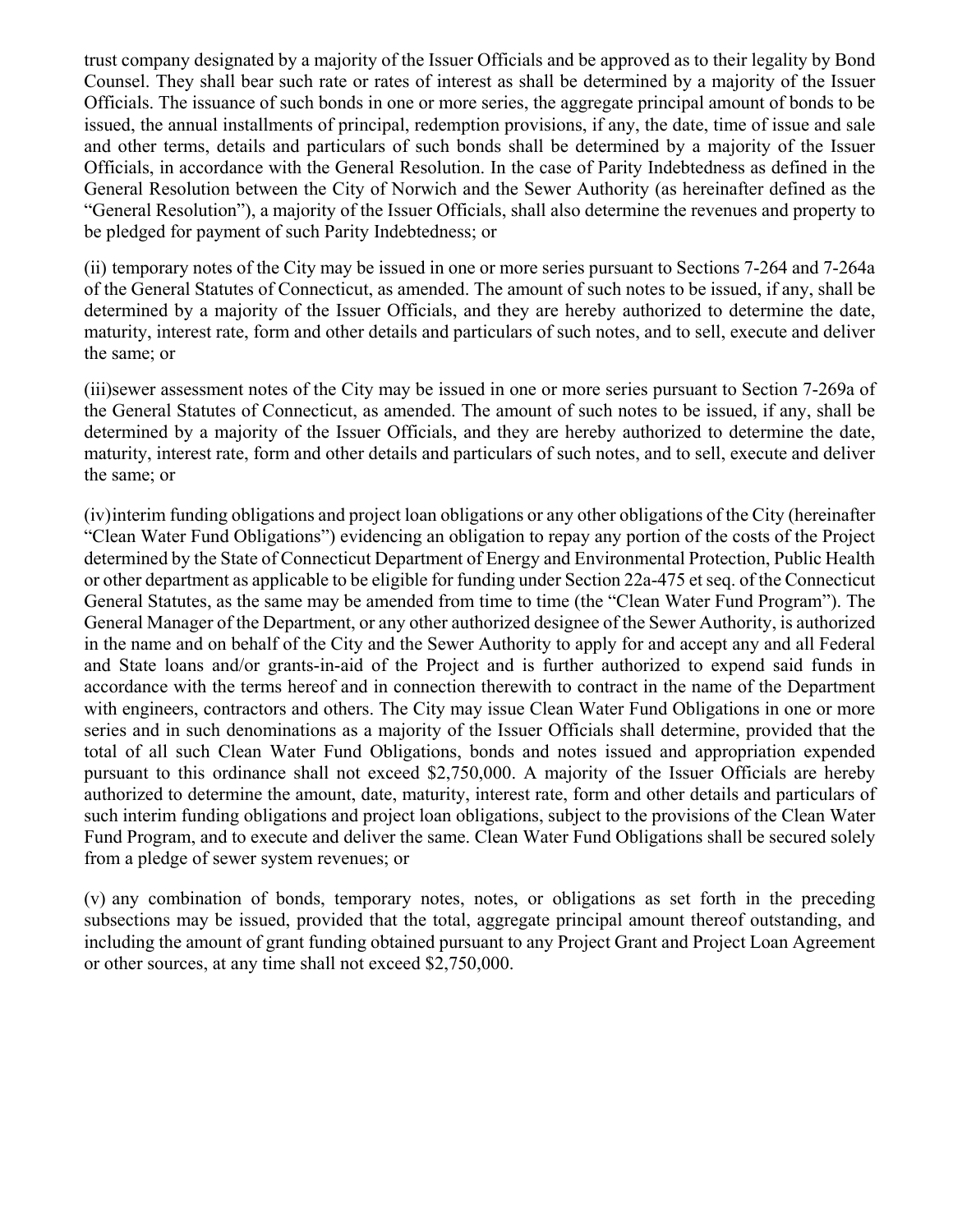## **Section 4.**

(i) Bonds, temporary notes, sewer assessment notes, Clean Water Fund Obligations and federal obligations all as set forth in section 3 are hereafter referred to as "Bonds". The Bonds shall be sewer revenue bonds of the City, the payment of principal and interest on which shall be secured solely by revenues derived from the operation of the sewerage system, including use charges, connection charges, benefit assessments or any combination thereof, investment income derived there from, or other property of the sewerage system or revenue derived from the operation of the sewerage system in accordance with the General Resolution. Each of the Bonds shall recite to the effect that every requirement of law relating to its issue has been duly complied with, that such Bond is within every debt and other limit prescribed by law, that such Bond does not constitute a general obligation of the City for which its full faith and credit is pledged, and that such Bond is payable solely from revenues, assessments, charges or property of the sewerage system specifically pledged therefore.

(ii) The bonds authorized to be issued by section 3 shall be, issued and secured pursuant to the General Resolution of the City and the Sewer Authority, Sewer System General Revenue Bond Resolution approved by the City Council on November 21, 1994 and by the Sewer Authority on November 22, 1994, as amended, and as supplemented by various supplemental Resolutions adopted pursuant to the General Resolution, and which is hereby ratified, confirmed and approved in its entirety, including without limitation, the rate and revenue covenants therein. The Sewer Authority irrevocably agrees to comply with the provisions of the General Resolution, including Supplemental Resolutions, including but not limited to: to set, establish and collect and maintain rates and revenue as necessary to continually comply with the terms, conditions and covenants of the General Resolution. The City irrevocably agrees to comply with the provisions of the General Resolution. In order to implement the provisions of the General Resolution the City and the Sewer Authority may enter into an indenture of trust with a bank and trust company which indenture may contain provisions customarily included in revenue bond financings, including provisions of a similar nature to those in the General Resolution and which are necessary, convenient or advisable in connection with the issuance of the Bonds and their marketability. A majority of the Issuer Officials are hereby authorized to execute and deliver on behalf of the City and the Sewer Authority an indenture in such final form and containing such terms and conditions as they shall approve, and their signatures on any such indenture shall be conclusive evidence of their approval as authorized hereby.

(iii)A majority of the Issuer Officials on behalf of the City and the Sewer Authority are authorized to agree to additional terms and to delete or change existing terms and otherwise amend the form of General Resolution in order to obtain local, State or federal funding, provide better security for the bonds, correct any matter, cure any ambiguity or defect or otherwise benefit the Issuer in their judgment. Such additional or different terms may include restrictions on the use of sewer funds or fund balance or sewer operations, coverage ratios, additional or changed reserve requirements, identification and pledge of revenues securing the Bonds, providing for the form of the Bonds, conditions precedent to the issuance of Bonds and additional Bonds, the establishment and maintenance of funds and the use and disposition there from, including but not limited to accounts for the payment of debt service, the payment of operating expenses, debt service reserve and other reserve accounts, providing for the issuance of subordinated indebtedness, defining an event of default and providing for the allocation of revenues in such event, credit enhancement, providing for a pledge and allocation of sewer revenues to pay for obligations issued by third parties, and provisions of a similar and different nature to those in the General Resolution and which are necessary, convenient or advisable in connection with the issuance of the Bonds and their marketability, and to obtain the benefits of any local, state or federal grant or low interest loan program, including but not limited to, the Clean Water Fund and Federal Department of Agriculture programs. A majority of the Issuer Officials are hereby authorized, in addition to the General Resolution, to execute and deliver on behalf of the Issuer and the Sewer Authority an indenture of trust in such final form and containing such terms and conditions as they shall approve, and their signatures on any such indenture shall be conclusive evidence of their approval as authorized hereby.